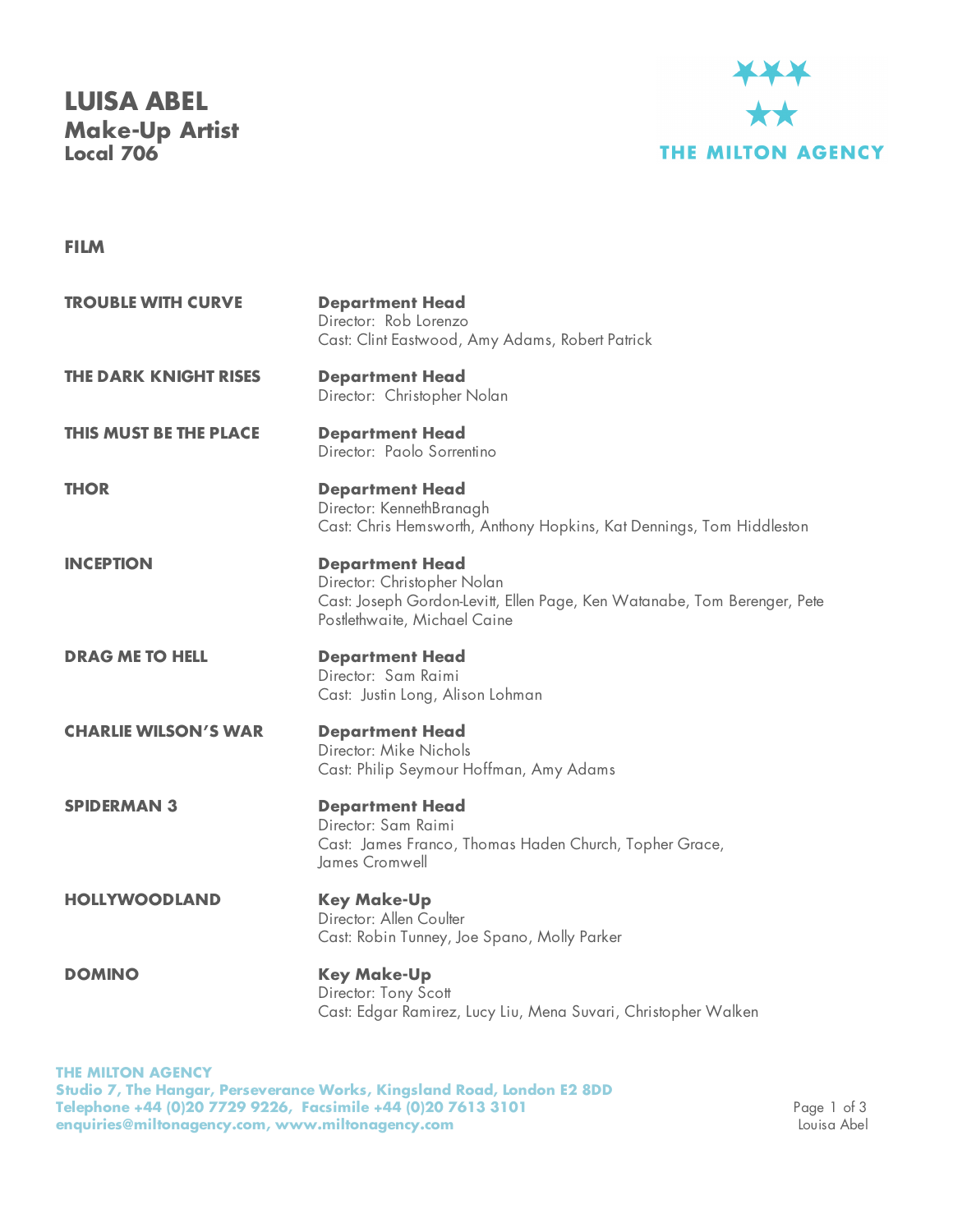| <b>SHACKLES</b>               | <b>Department Head</b><br>Director: Charles Winkler<br>Cast: D.L. Hughley, Jose Pablo Cantillo, Daniel Louis Rivas                         |
|-------------------------------|--------------------------------------------------------------------------------------------------------------------------------------------|
| <b>CURSED</b>                 | <b>Department Head</b><br>Director: Wes Craven<br>Cast: Christina Ricci, Portia de Rossi, Milo Ventimiglia, Scott Baio, Joshua Jackson     |
| <b>21 GRAMS</b>               | <b>Department Head</b><br>Director: Alejandro Gonzales Inarritu<br>Cast: Sean Penn, Benicio Del Toro, Naomi Watts                          |
| <b>CATCH ME IF YOU CAN</b>    | <b>Key Make-Up</b><br>Director: Steven Spielberg                                                                                           |
| <b>AMERICAN SPLENDOR</b>      | <b>Department Head</b><br>Director: Shari Springer Berman & Robert Pulcini<br>Cast: Paul Giamatti, Hope Davis, Molly Shannon               |
| <b>SIN</b>                    | Department Head & Make-Up for Gary Oldman<br>Director: Michael Stevens<br>Cast: Kerry Washington, Alicia Coppola, Bill Sage, Chris Spencer |
| <b>HIGH CRIMES</b>            | Department Head & Make-Up for Jim Caviezel, Amanda Peet<br>Director: Carl Franklin                                                         |
| <b>WINNING LONDON</b>         | Personal Make-Up Artist to Mary-Kate & Ashley Olsen<br>Director: Craig Shapiro                                                             |
| <b>HUMAN NATURE</b>           | <b>Department Head &amp; Make-Up for Tim Robbins</b><br>Director: Michel Gondry<br>Cast: Patricia Arquette, Tim Robbins                    |
| <b>THE PONDER HEART</b>       | <b>Department Head</b><br>Director: Martha Coolidge<br>Cast: Peter MacNichol, Jo Beth Williams, Brent Spiner                               |
| <b>LOVE AND SEX</b>           | Department Head & Make-Up for Famke Janssen<br>Director: Valerie Breiman<br>Cast: Jon Favreau                                              |
| <b>BEYOND THE CITY LIMITS</b> | <b>Department Head</b><br>Director: Gigi Gaston<br>Cast: Natassja Kinski, Jennifer Esposito, Alyson Hannigan, Steve Harris                 |
| <b>AMERICAN NIGHTMARE</b>     | <b>Department Head</b><br>Director: Jason Roberts<br>Cast: Michael McClafferty, Art LeFleur, Matt King                                     |
| <b>THE PROPHET'S GAME</b>     | <b>Department Head</b><br>Director: David Worth<br>Cast: Dennis Hopper, Stephanie Zimbalist, Joe Penny                                     |

**THE MILTON AGENCY Studio 7, The Hangar, Perseverance Works, Kingsland Road, London E2 8DD Telephone +44 (0)20 7729 9226, Facsimile +44 (0)20 7613 3101** Page 2 of 3 **enquiries@miltonagency.com, www.miltonagency.com** Louisa Abel